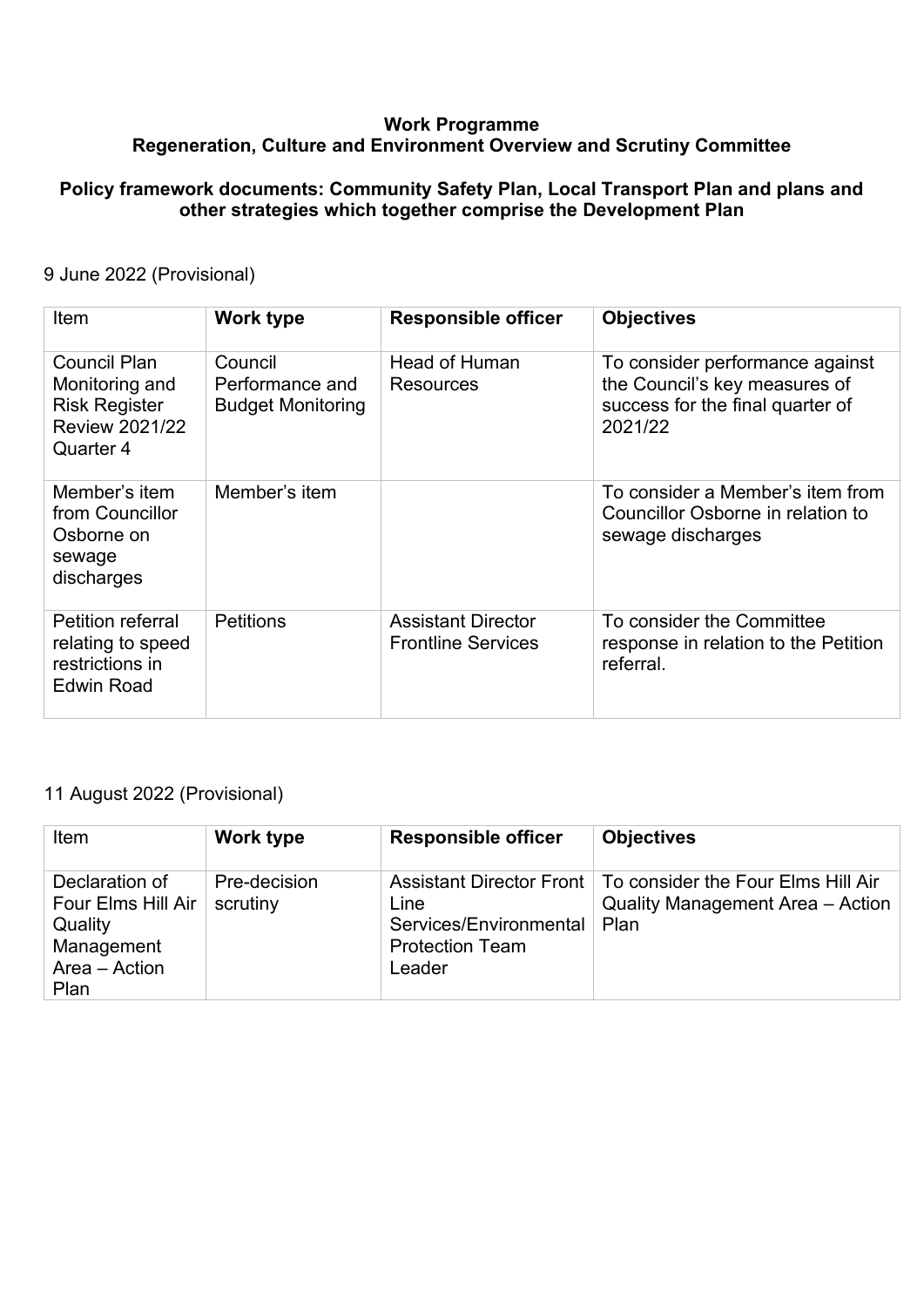# 13 October 2022 (Provisional)

| Item                                                                                                | <b>Work type</b>                                       | <b>Responsible officer</b>               | <b>Objectives</b>                                                                                             |
|-----------------------------------------------------------------------------------------------------|--------------------------------------------------------|------------------------------------------|---------------------------------------------------------------------------------------------------------------|
| <b>Council Plan</b><br>Monitoring and<br><b>Risk Register</b><br><b>Review 2022/23</b><br>Quarter 1 | Council<br>Performance and<br><b>Budget Monitoring</b> | <b>Head of Human</b><br><b>Resources</b> | To consider performance against<br>the Council's key measures of<br>success for the 1st quarter of<br>2022/23 |
| Annual Review of                                                                                    | Council                                                | <b>Assistant Director</b>                | The annual review of waste                                                                                    |
| <b>Waste Contracts</b>                                                                              | Performance and<br>budget monitoring                   | <b>Front Line Services</b>               | contracts                                                                                                     |

8 December 2022 (Provisional)

| Item                                                                                         | Work type                                              | <b>Responsible officer</b>                             | <b>Objectives</b>                                                                                             |
|----------------------------------------------------------------------------------------------|--------------------------------------------------------|--------------------------------------------------------|---------------------------------------------------------------------------------------------------------------|
| Draft Capital and<br>Revenue Budget<br>2023/24                                               | Council<br>Performance and<br><b>Budget Monitoring</b> | <b>Chief Finance Officer</b>                           | To consider the Council's draft<br>capital and revenue budgets for<br>2023/24                                 |
| <b>Annual Scrutiny</b><br>of the<br>Community<br>Safety<br>Partnership                       | Scrutiny of<br>External<br>organisations               | <b>Assistant Director</b><br><b>Frontline Services</b> | Annual scrutiny of the Community<br><b>Safety Partnership</b>                                                 |
| Council Plan<br>Monitoring and<br><b>Risk Register</b><br><b>Review 2022/23</b><br>Quarter 2 | Council<br>Performance and<br><b>Budget Monitoring</b> | <b>Head of Human</b><br>Resources                      | To consider performance against<br>the Council's key measures of<br>success for the 2nd quarter of<br>2022/23 |

## 17 January 2023 (Provisional)

| Item                                                 | Work type                                       | <b>Responsible officer</b>                              | <b>Objectives</b>                                          |
|------------------------------------------------------|-------------------------------------------------|---------------------------------------------------------|------------------------------------------------------------|
| Annual review of<br>Volker's<br>Highways<br>Contract | Council<br>Performance and<br>budget monitoring | <b>Assistant Director</b><br><b>Front Line Services</b> | To undertake an annual review of<br>the highways contract. |

21 March 2023 (Provisional)

| Item                                                                                                | Work type                                              | <b>Responsible officer</b>        | <b>Objectives</b>                                                                                             |
|-----------------------------------------------------------------------------------------------------|--------------------------------------------------------|-----------------------------------|---------------------------------------------------------------------------------------------------------------|
| <b>Council Plan</b><br>Monitoring and<br><b>Risk Register</b><br><b>Review 2022/23</b><br>Quarter 3 | Council<br>Performance and<br><b>Budget Monitoring</b> | Head of Human<br><b>Resources</b> | To consider performance against<br>the Council's key measures of<br>success for the 3rd quarter of<br>2022/23 |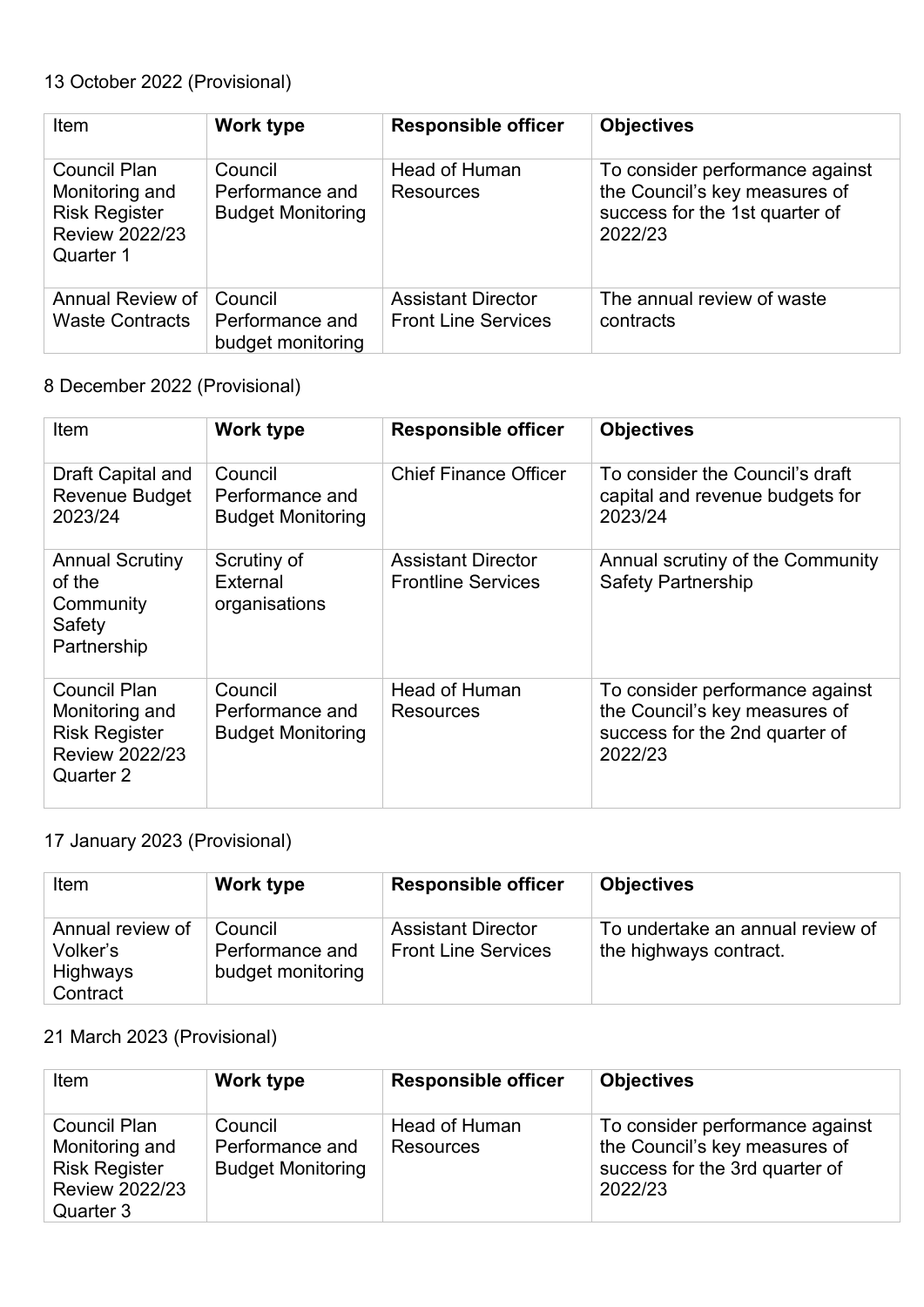## **DATES TO BE DETERMINED**

| Item                                                                                                                               | Work type                                  | <b>Responsible officer</b>                                                                | <b>Objectives</b>                                                                                                                                                                                                             |
|------------------------------------------------------------------------------------------------------------------------------------|--------------------------------------------|-------------------------------------------------------------------------------------------|-------------------------------------------------------------------------------------------------------------------------------------------------------------------------------------------------------------------------------|
| Medway 2037<br><b>Investment Plan</b>                                                                                              |                                            | <b>Assistant Director</b><br>Regeneration                                                 | Added from RCE O&S Committee<br>on 22 March 2022                                                                                                                                                                              |
| <b>Placing Objects</b><br>on the Highway -<br><b>Finalised scheme</b><br>and plans for<br>expansion to<br>other areas of<br>Medway | Information item                           | <b>Assistant Director Front</b><br><b>Line Services</b>                                   | To consider a scheme for the<br>licensing of objects placed on the<br>highway across Medway                                                                                                                                   |
| <b>Recycling Plan</b>                                                                                                              | Pre-decision<br>scrutiny                   | <b>Assistant Director Front</b><br>Line Services/Head of<br><b>Environmental Services</b> | Added from RCE O&S Committee<br>on 11 June 2020 Date dependent<br>upon the adoption of the<br><b>Environment Bill</b>                                                                                                         |
| Report on<br>potential for<br>increasing<br>commercial use<br>of the river                                                         |                                            | <b>Assistant Director</b><br>Regeneration                                                 | Added at RCE O&S Committee 23<br>March 2021<br>(Report to include Kingsnorth Jetty)<br>agreed at RCE O&S on 12 August<br>2021)                                                                                                |
| <b>Innovation Park</b><br>Medway                                                                                                   | Information item                           | <b>Assistant Director</b><br>Regeneration                                                 | To consider a progress report<br>(Transferred from Business<br>Support O&S April 2021)                                                                                                                                        |
| <b>Medway Local</b><br>Plan                                                                                                        | <b>Policy Framework</b><br><b>Document</b> | <b>Assistant Director</b><br><b>Culture and Community</b>                                 | To consider the draft Medway<br>Local Plan - Agreed by RCE O&S<br>Committee 13 January 2022 that<br>this will be considered at a Special<br>Meeting along with an update on<br>HIF consultation (if timing is<br>appropriate) |

Annual reports and reviews considered by this committee are:

- 1. Annual Scrutiny of the Community Safety Partnership (December)
- 2. Annual Review of the Waste Contracts (October)
- 3. Annual Action Plan reviewing the progress of the Local Flood Risk Management Strategy (January/March) - *Usually produced initially via a briefing note*

Note: The Annual South Thames Gateway Building Control Partnership Business Plan is circulated via a Briefing Note prior to consideration by the Cabinet.